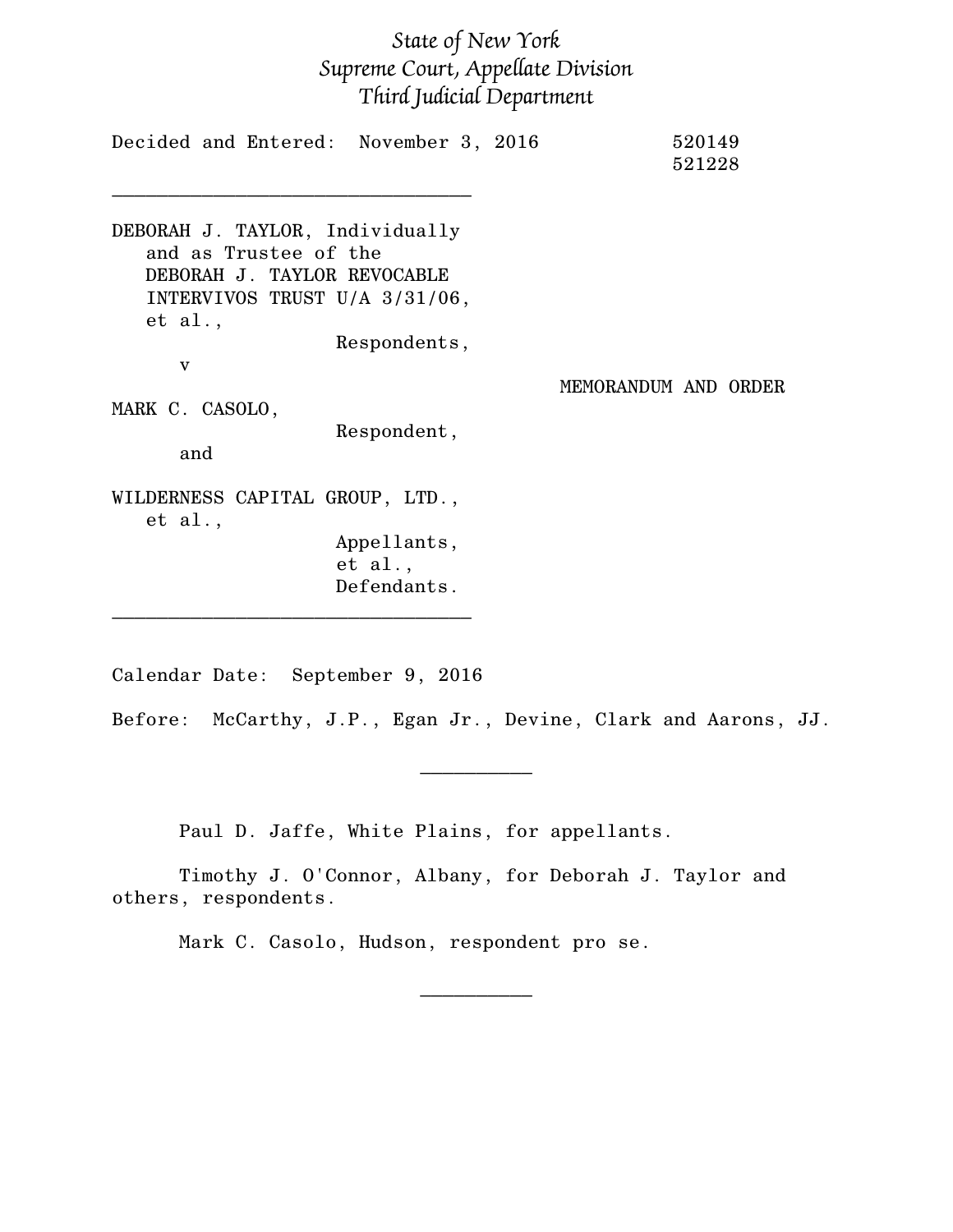-2- 520149 521228

Clark, J.

Appeals (1) from an order of the Supreme Court (Chauvin, J.), entered May 7, 2014 in Saratoga County, which granted defendant Mark C. Casolo's motion to disqualify the attorney for defendants Emilio Locascio, Wilderness Capital Group, Ltd. and Eagle Capital Group LLC from representing them in the instant action, and (2) from an order of said court, entered February 11, 2015 in Saratoga County, which settled the record on appeal.

On October 6, 2008, defendants Mark C. Casolo and Emilio Locascio entered into an agreement memorializing, among other things, their 50-50 ownership interest in defendant Wilderness Capital Group, Ltd. (hereinafter Wilderness), a "land holding company" that they had formed for the purpose of acquiring and developing certain parcels of real property in the Town of Schroon, Essex County, known as the Davis Motel Property. Wilderness subsequently obtained title to that property. In March 2009, Paul Jaffe – the attorney for Locascio, Wilderness and defendant Eagle Capital Group LLC (hereinafter Eagle) in the present action – notified Casolo that, pursuant to the terms of the October 6, 2008 agreement, as purportedly modified by a subsequent agreement, he was no longer an officer or director of Wilderness and that his stock ownership of class A voting shares had been canceled, revoked and forfeited to Locascio. In February 2010, title to the Davis Motel Property was transferred from Wilderness to Eagle, a limited liability company owned by Locascio.

In this action, plaintiffs assert various causes of action stemming from the alleged theft, embezzlement or fraudulent diversion of their respective investment funds. In particular, plaintiffs Kenneth Wolosoff and Judith Wolosoff assert that they were defrauded into investing money in Wilderness for the purpose of acquiring the Davis Motel Property and that they have an interest in Wilderness. The remaining plaintiffs allege, among other things, that Casolo caused the unauthorized transfer of funds from their securities brokerage accounts into the accounts of defendant Wilderness Partners, LLC or defendant Escalation Capital Group Limited and that such wrongfully diverted funds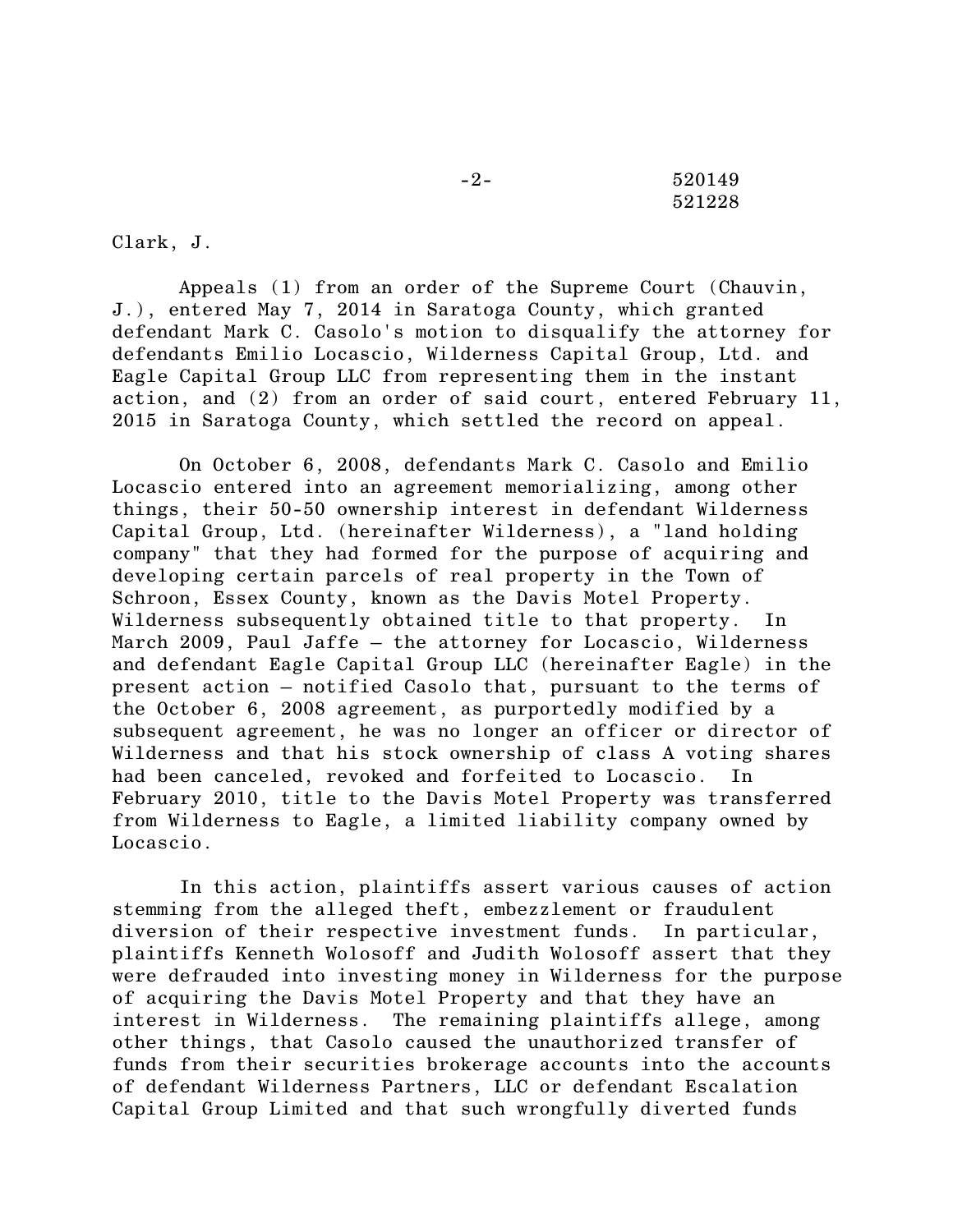-3- 520149 521228

were used to purchase the Davis Motel Property. Plaintiffs seek, among other relief, a judicial determination as to their individual interests in the Davis Motel Property. Wilderness, Eagle and Locascio (hereinafter collectively referred to as the Locascio defendants) joined issue, but Casolo, along with several other defendants, defaulted.

Following extensive discovery and motion practice, including an order to show cause by plaintiffs to extend the notice of pendency on the Davis Motel Property and cross motions for summary judgment,<sup>1</sup> Casolo moved to disqualify Jaffe from representing the Locascio defendants on the basis of various conflicts of interest and Jaffe's status as a potential witness in the action. Supreme Court granted the motion and disqualified Jaffe from representing any party in the action. The Locascio defendants appealed, and plaintiffs subsequently moved to strike the record on appeal, arguing that the order to show cause, cross motions for summary judgment and related exhibits should have been included. This Court denied the motion and directed the Locascio defendants to make an application in Supreme Court to settle the record on appeal. Upon such motion, Supreme Court ruled that the order to show cause, cross motions for summary judgment and all affirmations, affidavits and exhibits submitted therewith were to be included in the record on appeal. The Locascio defendants also appealed from the order settling the record on appeal.

Initially, Supreme Court properly settled the record on appeal to include the order to show cause, the cross motions for summary judgment and all affirmations, affidavits and exhibits submitted therewith. As reflected in the trial court's decision, these documents were expressly considered by the court in

<sup>&</sup>lt;sup>1</sup> Notwithstanding that the brief submitted by the Locascio defendants contains an argument challenging the notice of pendency on the Davis Motel Property – which appears to have been mistakenly included – and plaintiffs' arguments in response, we note that the notice of pendency is not at issue in either of the orders appealed from here.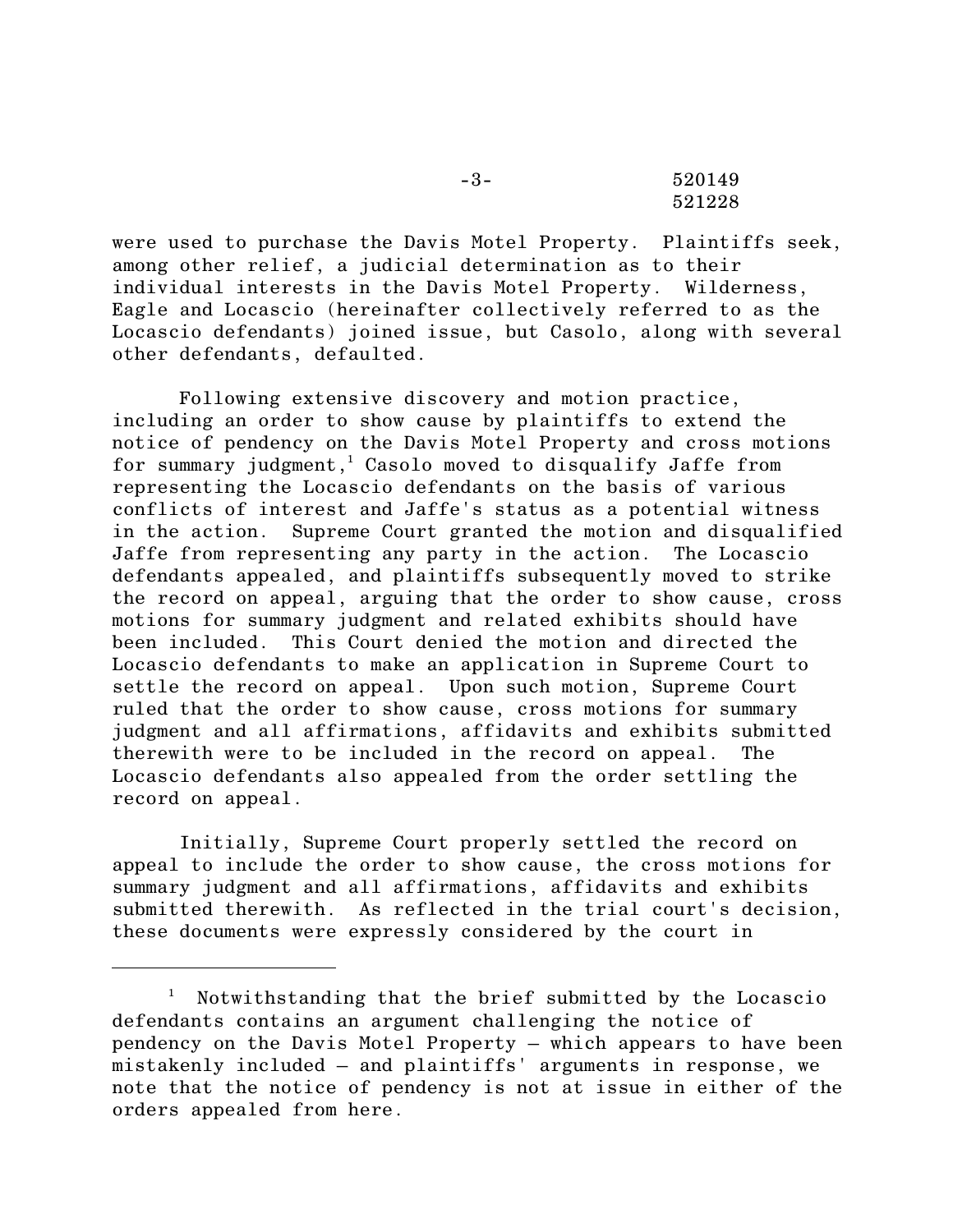-4- 520149 521228

connection with Casolo's application to disqualify Jaffe and are relevant to the issues raised by the Locascio defendants on their appeal from the disqualification order (see CPLR 5526; 22 NYCRR 800.5; Cramer v Englert, 283 AD2d 871, 872 [2001]).

Supreme Court also properly disqualified Jaffe from representing any of the Locascio defendants.<sup>2</sup> Under the socalled advocate-witness rule (see People v Ortiz, 26 NY3d 430, 437-438 [2015]), subject to certain exceptions not applicable here, "[a] lawyer shall not act as advocate before a tribunal in a matter in which the lawyer is likely to be a witness on a significant issue of fact" (Rules of Professional Conduct [22 NYCRR 1200.0] rule 3.7 [a]). Here, Jaffe is likely to be a witness on significant issues of fact by virtue of his involvement in the acquisition of the Davis Motel Property by Wilderness and then Eagle, the formation of Wilderness and Eagle and the alleged execution of the agreement amending the October 6, 2008 agreement, all of which he acknowledged in his deposition testimony. In addition, Jaffe has been subpoenaed to testify at trial concerning these topics. In view of the foregoing, Supreme Court did not abuse its discretion in disqualifying Jaffe from representing the Locascio defendants in this action (see Gould v Decolator, 131 AD3d 448, 449-450 [2015]; Lauder v Goldhamer, 122 AD3d 908, 910-911 [2014]; Roche v Claverack Coop. Ins. Co., 59 AD3d 914, 919 [2009]; compare Bullard v Coulter, 246 AD2d 705, 706 [1998]). Moreover, even if Jaffe were not disqualified from

 $2^{\circ}$  We are unpersuaded that Casolo, as a party in default, lacked standing to seek the disqualification of Jaffe. The record reflects Locascio's and Casolo's divergent positions as to their respective ownership interests in the Davis Motel Property and the resolution of such issue may impact the relief ultimately awarded to plaintiffs, if any. Moreover, "the integrity of the judicial system and preserv[ation of] the ethical standards of the legal profession" are matters of public interest (Matter of Abrams [John Anonymous], 62 NY2d 183, 197 [1984]; accord People v Liuzzo, 167 AD2d 963, 963 [1990], appeal dismissed 77 NY2d 866 [1991]; see generally S & S Hotel Ventures Ltd. Partnership v 777 S. H. Corp., 69 NY2d 437, 443 [1987]).